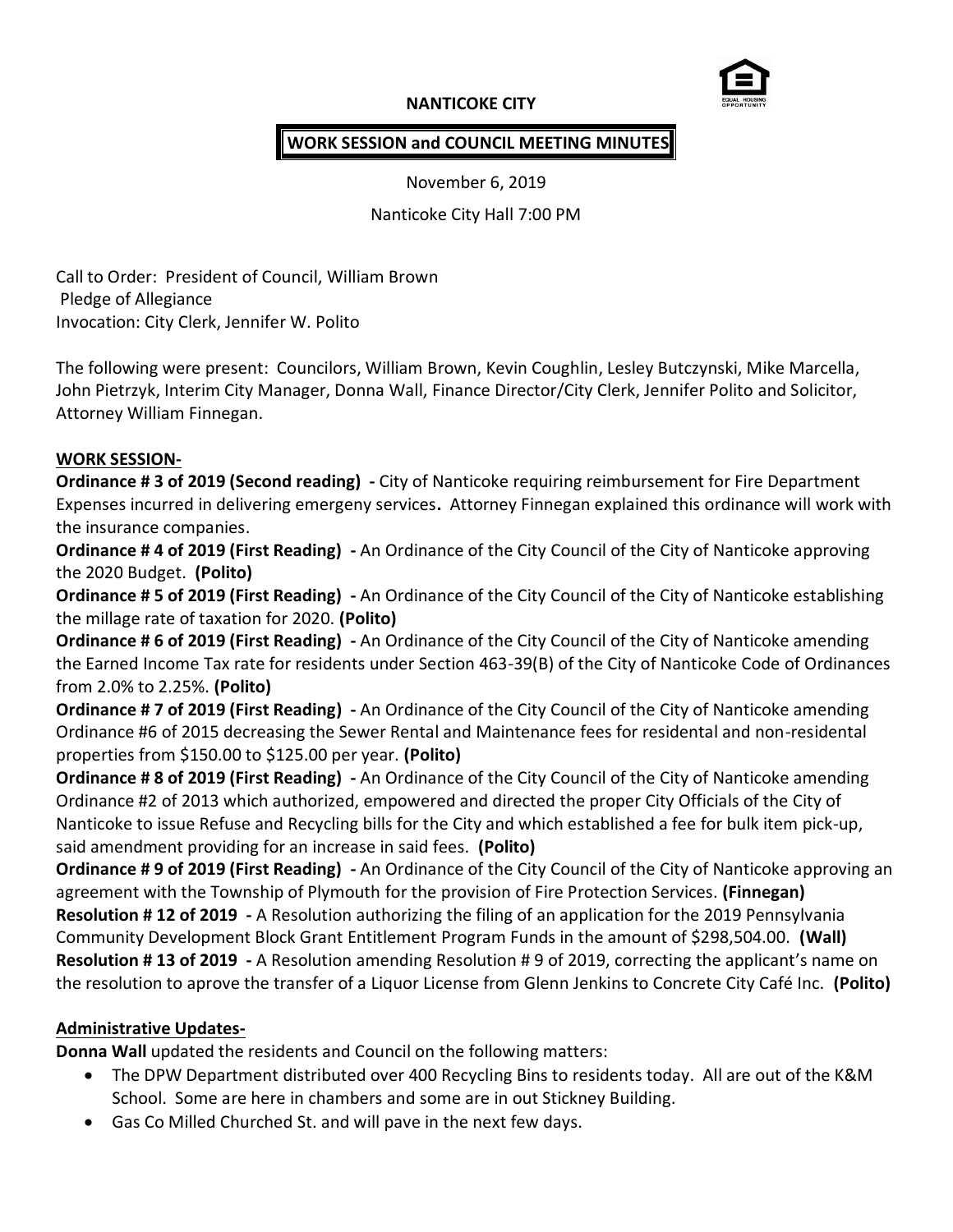- Phase II of the PIB Project began in Honey Pot this week. Snyder St had some storm water issues to be resolved before paving.
- W. Main Street Sewer Project has begun and will finish up in the Spring of 2020.
- There is a box to collect items for the Domestic Violence Center.

**Mayor Nicole Colatosti Mackiewicz** has executed **Executive Order #7 of 2019,** re-appointing Mr. Jack Minsavage as the City's Section 504 Officer, preventing renters from discrimination within the City.

**A Motion** was made by Ms. Butczynski, second by Mr. Pietrzyk to adjourn the work session. Work session adjourned.

# **REGULAR MEETING** Comments from the Public agenda items only.

Mr. Larry Beck brought to Council's attention that the man hole on Main Street is sinking again. Mr. Marks just wanted it on the record that he is against raising taxes and fees, that we should take out loans and if end up back in Act 47 we will be under the State's supervision. He wanted to know why the budget increased by over \$200,000.00 and Jennifer answered mainly due to increase in salaries per contracts, increase in the MMO's and increase in the Health Insurance. Mr. Andy Gegaris asked Mr. Marks if he complains at the GHA School Board meetings when they raise taxes and Mr. Marks replied yes. Mr. Knapp asked if residents can get the number of workers compensation claims each year from the Safety Committee and Jennifer responded No, you would have to do a Right to Know for that information.

## **Old Business**

Donna Wall called Stell Enterprises, they have contacted a survey company to survey the entire area. One the survey is completed they will contact Donna and she will update everyone once the information is given to her.

### **New Business**

**A Motion** to approve the October 16, 2019 minutes was made by Mr. Coughlin, second Ms. Butczynski. Motion carried.

**A Motion** to approve payment of the bills in the amount of \$313,410.48 (Payroll \$95,644.25 and Payables \$217,766.23) was made by Mr. Pietrzyk, second by Ms. Butczynski.

Motion Carried.

**A Motion** to approve **Ordinance # 3 of 2019 (Second Reading) -** City of Nanticoke requiring reimbursement for Fire Department Expenses incurred in delivering emergeny services **w**as made by Mr. Coughlin, second by Mr. Marcella.

Motion Carried.

**A Motion** to approve **Ordinance # 4 of 2019 (First Reading) -** An Ordinance of the City Council of the City of Nanticoke approving the 2020 Budget **w**as made by Mr. Pietrzyk, second by Ms. Butczynski. Mr. Marcella voted No.

Motion Carried.

**A Motion** to approve **Ordinance # 5 of 2019 (First Reading) -** An Ordinance of the City Council of the City of Nanticoke establishing the millage rate of taxation for 2020 **w**as made by Mr. Coughlin, second by Mr. Pietrzyk.

Motion Carried.

**A Motion** to approve **Ordinance # 6 of 2019 (First Reading) -** An Ordinance of the City Council of the City of Nanticoke amending the Earned Income Tax rate for residents under Section 463-39(B) of the City of Nanticoke Code of Ordinances from 2.0% to 2.25% **w**as made by Ms. Butczynski, second by Mr. Pietrzyk. Mr. Brown and Mr. Marcella voted No.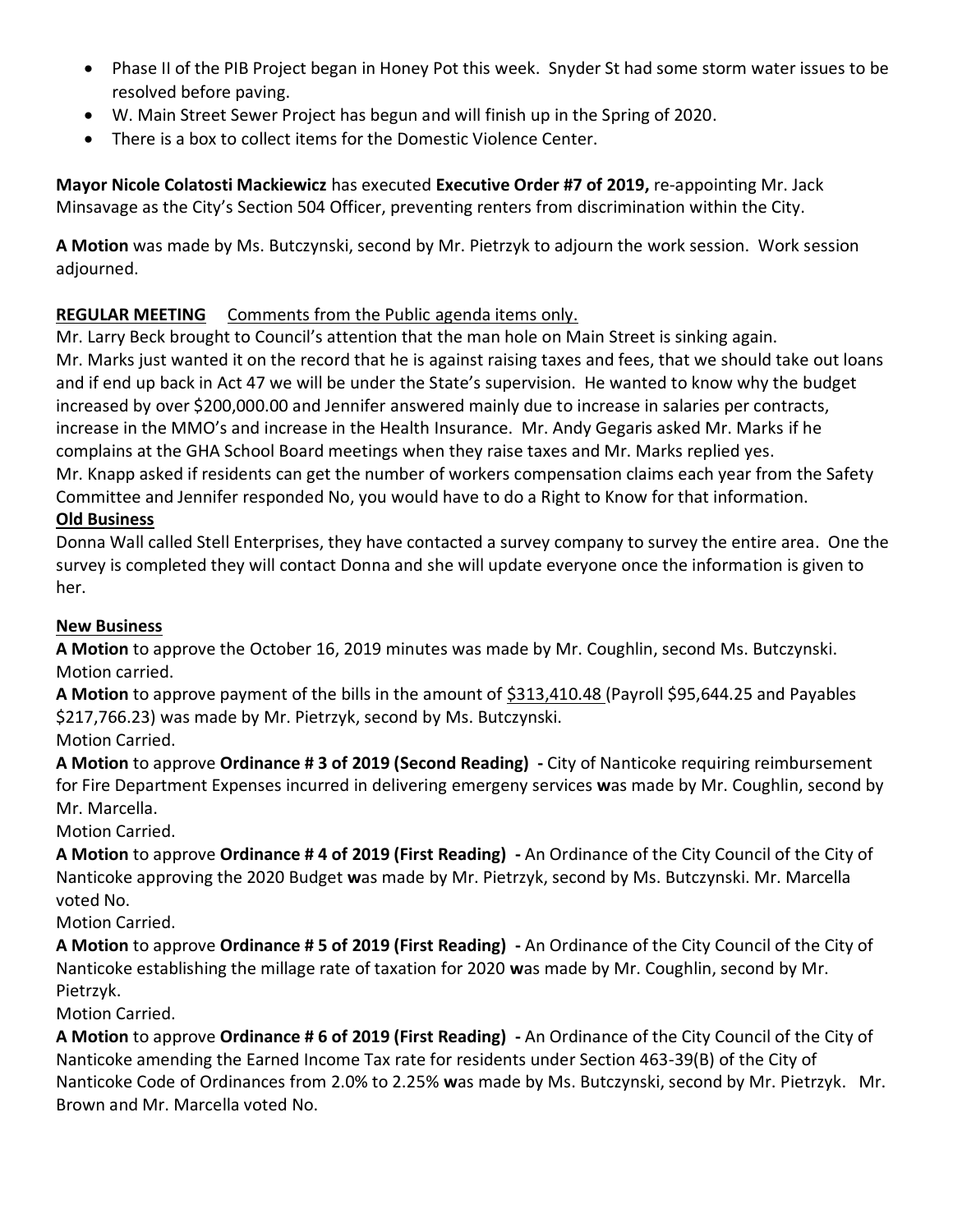Motion Carried.

**A Motion** to approve **Ordinance # 7 of 2019 (First Reading) -** An Ordinance of the City Council of the City of Nanticoke amending Ordinance #6 of 2015 decreasing the Sewer Rental and Maintenance fees for residental and non-residental properties from \$150.00 to \$125.00 per year **w**as made by Mr. Coughlin, second by Mr. Marcella.

Motion Carried.

**A Motion** to amend **Ordinance # 8 of 2019 (First Reading) -** An Ordinance of the City Council of the City of Nanticoke amending Ordinance #2 of 2013 which authorized, empowered and directed the proper City Officials of the City of Nanticoke to issue Refuse and Recycling bills for the City and which established a fee for bulk item pick-up, said amendment providing for an increase in said fees and remove the proposed installment fees **w**as made by Mr. Coughlin, second by Ms. Butczynski. Motion Carried.

**A Motion** to approve **Ordinance # 8 of 2019 (First Reading) -** An Ordinance of the City Council of the City of Nanticoke amending Ordinance #2 of 2013 which authorized, empowered and directed the proper City Officials of the City of Nanticoke to issue Refuse and Recycling bills for the City and which established a fee for bulk item pick-up, said amendment providing for an increase in said fees **w**as made by Mr. Coughlin, second by Ms. Butczynski.

### Motion Carried.

**A Motion** to approve **Ordinance # 9 of 2019 (First Reading) -** An Ordinance of the City Council of the City of Nanticoke approving an agreement with the Township of Plymouth for the provision of Fire Protection Services **w**as made by Mr. Marcella, second by Ms. Butczynski.

**A Motion** to approve **Resolution # 12 of 2019 -** A Resolution authorizing the filing of an application for the 2019 Pennsylvania Community Development Block Grant Entitlement Program Funds in the amount of \$298,504.00was made by Ms. Butczynski, second Mr. Pietrzyk.

**A Motion** to approve **Resolution # 13 of 2019 -** A Resolution amending Resolution # 9 of 2019, correcting the applicant's name on the resolution to aprove the transfer of a Liquor License from Glenn Jenkins to Concrete City Café Inc was made by Mr. Pietrzyk, second Ms. Butczynski.

## **COMMENTS FROM THE PUBLIC –**

**Mr. Ronald Knapp** said he noticed a change on the timing on the W. Nanticoke Bridge to reduce traffic from backing up Market Street. He asked is it working and he complimented the Fire Department for resolving the issue so promptly. Captain Mark Boncal stated there is no way to get a schedule from the train station as Mr. Knapp requested at the Oct 6, 2019 meeting. Trains do not follow a schedule; they leave at various times depending on when they need to make a delivery replied Mike Marcella. Mr. Marcella stated we did everything we could do to help resolve this issue. Mr. Joe John asked if the train station can let the fire department know when a train will be in the area and Mr. Brown said the Fire Department will look into that request. Mr. Marks stated was a truck stuck on one of the tracks and they called the train station and told them about it and they stopped the train immediately. President Brown asked Captain Boncal how the signal worked the prior night when the Fire Department had to respond to a call and Captain Boncal said it did work and it helps when traffic sees our lights and they pull over to let us around.

**Mr. Hank Marks** stated he will be notifying the public in the paper on who voted no and who voted yes to raise the earned income taxes. He stated he knew who would vote yes or no but was surprised to see who voted yes. President Brown said we did not raise real estate taxes to be considerate of the residents who are elderly or on fixed incomes. Mr. Marks did not care; he said he is against raising all taxes and fees. Finance Director, Jennifer Polito stated we did cut back, a clerical position was open and we chose not to hire a replacement and when a Chief is appointed from within the current Police Force, they will not be replacing that officer either.